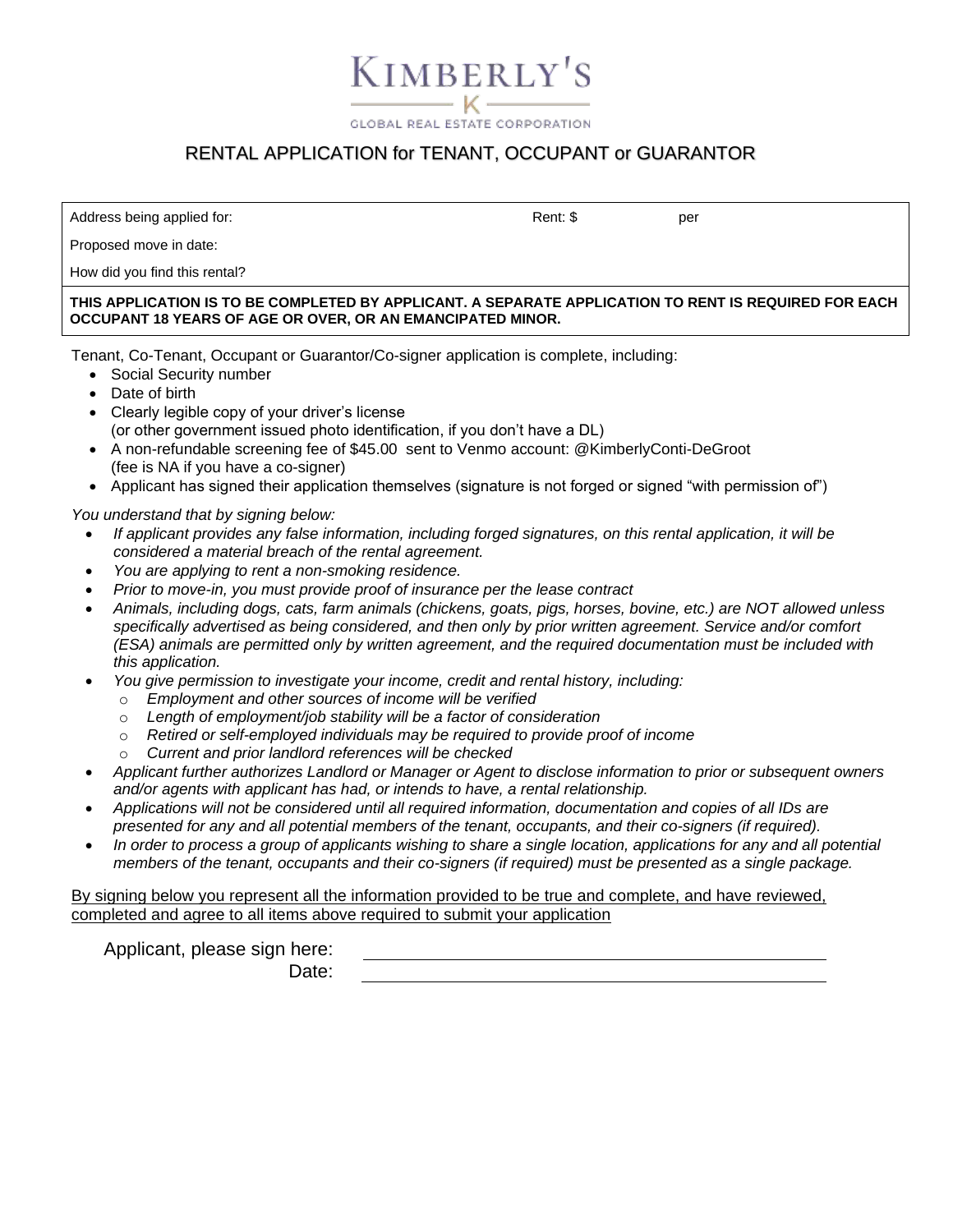#### RENTAL APPLICATION for TENANT, OCCUPANT or GUARANTOR

Applicant is completing this application as a (check one):  $\Box$  tenant,  $\Box$  tenant with co-tenant(s),  $\Box$  occupant, or  $\Box$  guarantor/co-signer

Name(s) of all proposed co-tenants and/or occupant(s) and relationship to applicant:

| FULL NAME of APPLICANT AS IT APPEARS ON                                             |                                                                                                                   |
|-------------------------------------------------------------------------------------|-------------------------------------------------------------------------------------------------------------------|
| <b>YOUR DRIVER'S LICENSE:</b>                                                       |                                                                                                                   |
| <b>CURRENT ADDRESS:</b>                                                             |                                                                                                                   |
| CITY, STATE & ZIP CODE:                                                             |                                                                                                                   |
|                                                                                     | Home:<br>PHONE (s) Cell:                                                                                          |
| <b>E-MAIL ADDRESS</b>                                                               |                                                                                                                   |
|                                                                                     |                                                                                                                   |
| CURRENT LANDLORD I                                                                  |                                                                                                                   |
| or MORTGAGE HOLDER $\Box$                                                           |                                                                                                                   |
| <b>LANDLORD EMAIL:</b>                                                              |                                                                                                                   |
| <b>LANDLORD PHONE:</b>                                                              |                                                                                                                   |
| DATES RENTED or OWNED:                                                              | to AMOUNT OF RENT or MORTGAGE:                                                                                    |
|                                                                                     | List previous 2 years addresses/landlords (use last page as needed to additional landlords and their information) |
| PREVIOUS LANDLORD □                                                                 |                                                                                                                   |
| or MORTGAGE HOLDER $\Box$                                                           |                                                                                                                   |
| <b>LANDLORD EMAIL:</b><br><b>LANDLORD PHONE:</b>                                    |                                                                                                                   |
| DATES RENTED or OWNED:                                                              | to AMOUNT OF RENT or MORTGAGE:                                                                                    |
|                                                                                     |                                                                                                                   |
| <b>CURRENT EMPLOYER:</b>                                                            |                                                                                                                   |
| ADDRESS:                                                                            |                                                                                                                   |
|                                                                                     |                                                                                                                   |
| PHONE:                                                                              | POSITION OR TITLE:                                                                                                |
| <b>GROSS MONTHLY INCOME:</b>                                                        |                                                                                                                   |
| DATES EMPLOYED:                                                                     | to                                                                                                                |
|                                                                                     | List previous 2 years employers (use last page as needed to additional employers and their information)           |
| PREVIOUS EMPLOYER:                                                                  | <u> 1989 - Johann Stein, mars an de Francisco Barbara (</u>                                                       |
| <b>ADDRESS:</b>                                                                     |                                                                                                                   |
|                                                                                     |                                                                                                                   |
| PHONE:                                                                              | POSITION OR TITLE: <u>_____________________________</u>                                                           |
| <b>GROSS MONTHLY INCOME:</b>                                                        |                                                                                                                   |
| DATES EMPLOYED:                                                                     | to                                                                                                                |
|                                                                                     |                                                                                                                   |
| <b>OTHER INCOME:</b>                                                                | <u> 1989 - Johann Barbara, martxa alemaniar argametria (h. 1989).</u>                                             |
| SOURCE OF OTHER INCOME:                                                             |                                                                                                                   |
|                                                                                     |                                                                                                                   |
|                                                                                     |                                                                                                                   |
| By signing below you represent all the information provided to be true and complete |                                                                                                                   |

Applicant, please sign here:

Date:

*APPLICATION CONTINUED ON NEXT PAGE*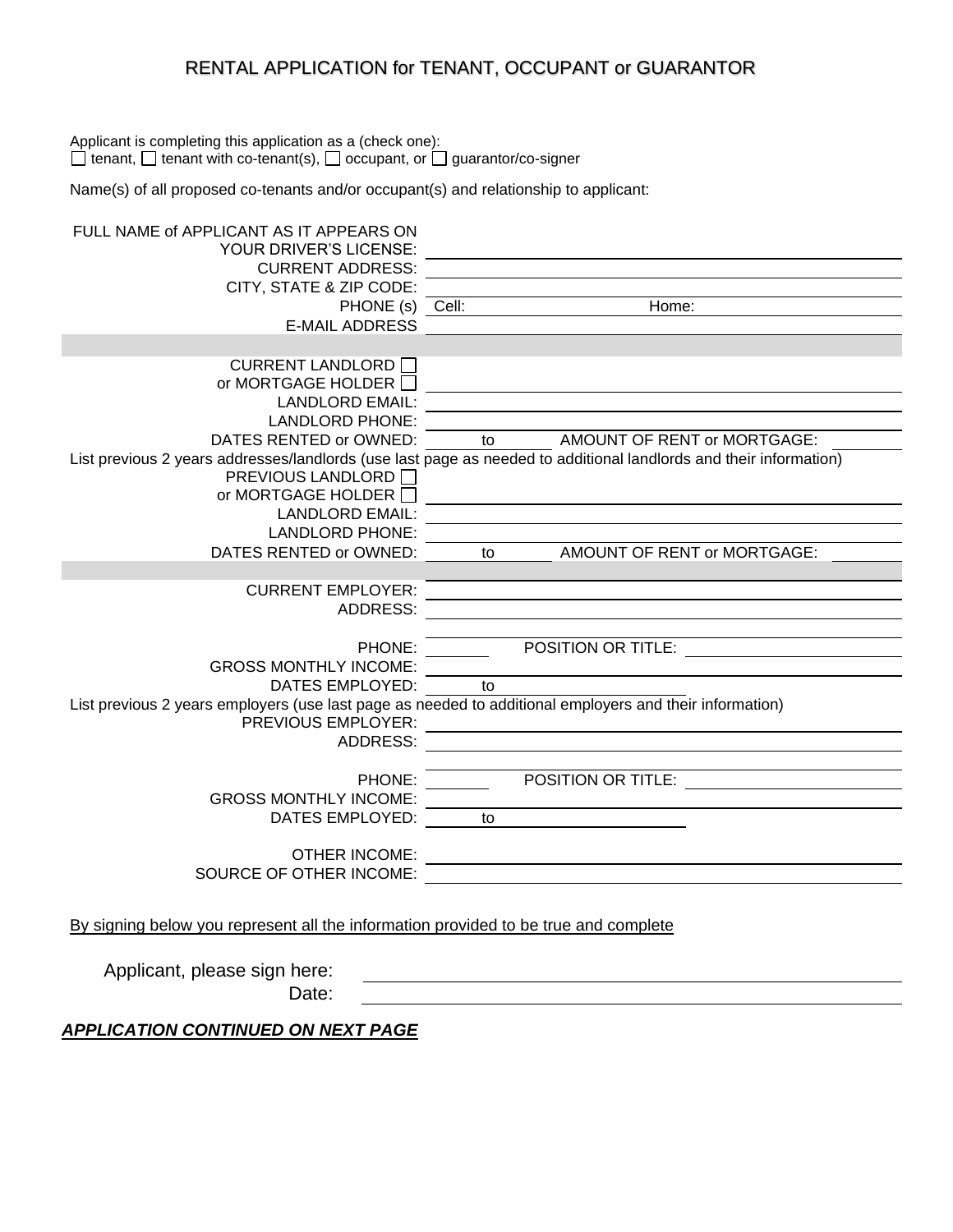#### RENTAL APPLICATION for TENANT, OCCUPANT or GUARANTOR

|                                                    |                              | PERSONAL REFERENCE:<br>ADDRESS:                   |                                                                                                                                                                                                                                      |                                                                                                                       |                                                                                                                                                                                                                                   |       |
|----------------------------------------------------|------------------------------|---------------------------------------------------|--------------------------------------------------------------------------------------------------------------------------------------------------------------------------------------------------------------------------------------|-----------------------------------------------------------------------------------------------------------------------|-----------------------------------------------------------------------------------------------------------------------------------------------------------------------------------------------------------------------------------|-------|
|                                                    |                              |                                                   |                                                                                                                                                                                                                                      |                                                                                                                       |                                                                                                                                                                                                                                   |       |
|                                                    |                              |                                                   | PHONE (s) Cell: <u>Cell: Change Contains and Change Change Contains and Change Change Change Change Change Change Change Change Change Change Change Change Change Change Change Change Change Change Change Change Change Chang</u> |                                                                                                                       | Home:                                                                                                                                                                                                                             |       |
|                                                    |                              |                                                   |                                                                                                                                                                                                                                      | Length of<br>acquaintance:                                                                                            |                                                                                                                                                                                                                                   |       |
|                                                    |                              |                                                   |                                                                                                                                                                                                                                      |                                                                                                                       |                                                                                                                                                                                                                                   |       |
|                                                    |                              | ADDRESS:                                          |                                                                                                                                                                                                                                      |                                                                                                                       |                                                                                                                                                                                                                                   |       |
|                                                    |                              |                                                   |                                                                                                                                                                                                                                      | PHONE (s): Cell:                                                                                                      | Home: <u>_______________</u>                                                                                                                                                                                                      |       |
| Relation to applicant:                             |                              | <u> 1989 - Johann Barnett, fransk politiker (</u> |                                                                                                                                                                                                                                      |                                                                                                                       | Occupation:                                                                                                                                                                                                                       |       |
|                                                    |                              | IN CASE OF EMERGENCY CONTACT:<br>ADDRESS:         |                                                                                                                                                                                                                                      |                                                                                                                       | <u> 1989 - Johann Stoff, deutscher Stoffen und der Stoffen und der Stoffen und der Stoffen und der Stoffen und der</u>                                                                                                            |       |
|                                                    |                              | PHONE:                                            |                                                                                                                                                                                                                                      |                                                                                                                       | <u> 1989 - Johann Stoff, amerikansk politiker (d. 1989)</u><br>and the control of the control of the control of the control of the control of the control of the control of the                                                   |       |
|                                                    |                              |                                                   |                                                                                                                                                                                                                                      |                                                                                                                       |                                                                                                                                                                                                                                   |       |
| <b>VEHICLE:</b>                                    | make                         | model                                             | <b>Example 20</b> Year                                                                                                                                                                                                               | color(s)                                                                                                              | Vehicle license #                                                                                                                                                                                                                 | state |
|                                                    |                              |                                                   |                                                                                                                                                                                                                                      |                                                                                                                       |                                                                                                                                                                                                                                   |       |
|                                                    |                              |                                                   | (FOR A SERVICE or ESA (include copy of required documentation):                                                                                                                                                                      | Will applicant or any proposed occupant be housing an animal of any kind on or in the premises?                       | IF AN ANIMAL IS BEING CONSIDERED PLEASE LIST ANIMAL TYPE, NAME, BREED, SIZE & DESIGNATION<br>Has applicant or any proposed occupant ever been asked to move out of a residence?                                                   |       |
|                                                    |                              |                                                   |                                                                                                                                                                                                                                      |                                                                                                                       | Has applicant or any proposed occupant been party to an unlawful detainer action or filed bankruptcy with the<br>last 7 years?                                                                                                    |       |
|                                                    |                              |                                                   |                                                                                                                                                                                                                                      |                                                                                                                       | Has applicant or any proposed occupant been convicted or pleaded no contest to a felony?                                                                                                                                          |       |
| On the last page of this application:<br>$\bullet$ |                              | charges, date of conviction and sentence          |                                                                                                                                                                                                                                      |                                                                                                                       | If any of the above questions have been answered yes, provide as applicable detailed explanation. For a felony, include                                                                                                           |       |
|                                                    |                              |                                                   |                                                                                                                                                                                                                                      | The following are needed for obtaining a positive ID on a credit report                                               |                                                                                                                                                                                                                                   |       |
|                                                    | SOCIAL SECURITY # /          |                                                   |                                                                                                                                                                                                                                      | DATE OF BIRTH                                                                                                         | $\prime$                                                                                                                                                                                                                          |       |
|                                                    |                              |                                                   |                                                                                                                                                                                                                                      |                                                                                                                       | Please check this box if you would like to receive, at no charge, a copy of a consumer credit report if one is obtained<br>by the Landlord/Manager/Agent whenever you have the right to receive such a copy under California law. |       |
|                                                    |                              |                                                   |                                                                                                                                                                                                                                      | By signing below you represent all the information provided to be true and complete                                   |                                                                                                                                                                                                                                   |       |
|                                                    | Applicant, please sign here: | Date:                                             |                                                                                                                                                                                                                                      | <u> 1980 - Johann Barn, mars ann an t-Amhain Aonaichte ann an t-Aonaichte ann an t-Aonaichte ann an t-Aonaichte a</u> |                                                                                                                                                                                                                                   |       |
|                                                    |                              |                                                   |                                                                                                                                                                                                                                      |                                                                                                                       |                                                                                                                                                                                                                                   |       |
|                                                    |                              |                                                   | <b>IF ADDITIONAL INFORMATION IS REQUIRED, USE NEXT PAGE</b>                                                                                                                                                                          |                                                                                                                       |                                                                                                                                                                                                                                   |       |

# *Return completed Application with ID to:*

Kimberly's Global Real Estate Corporation E-Mail: admin@kimberlysre.com